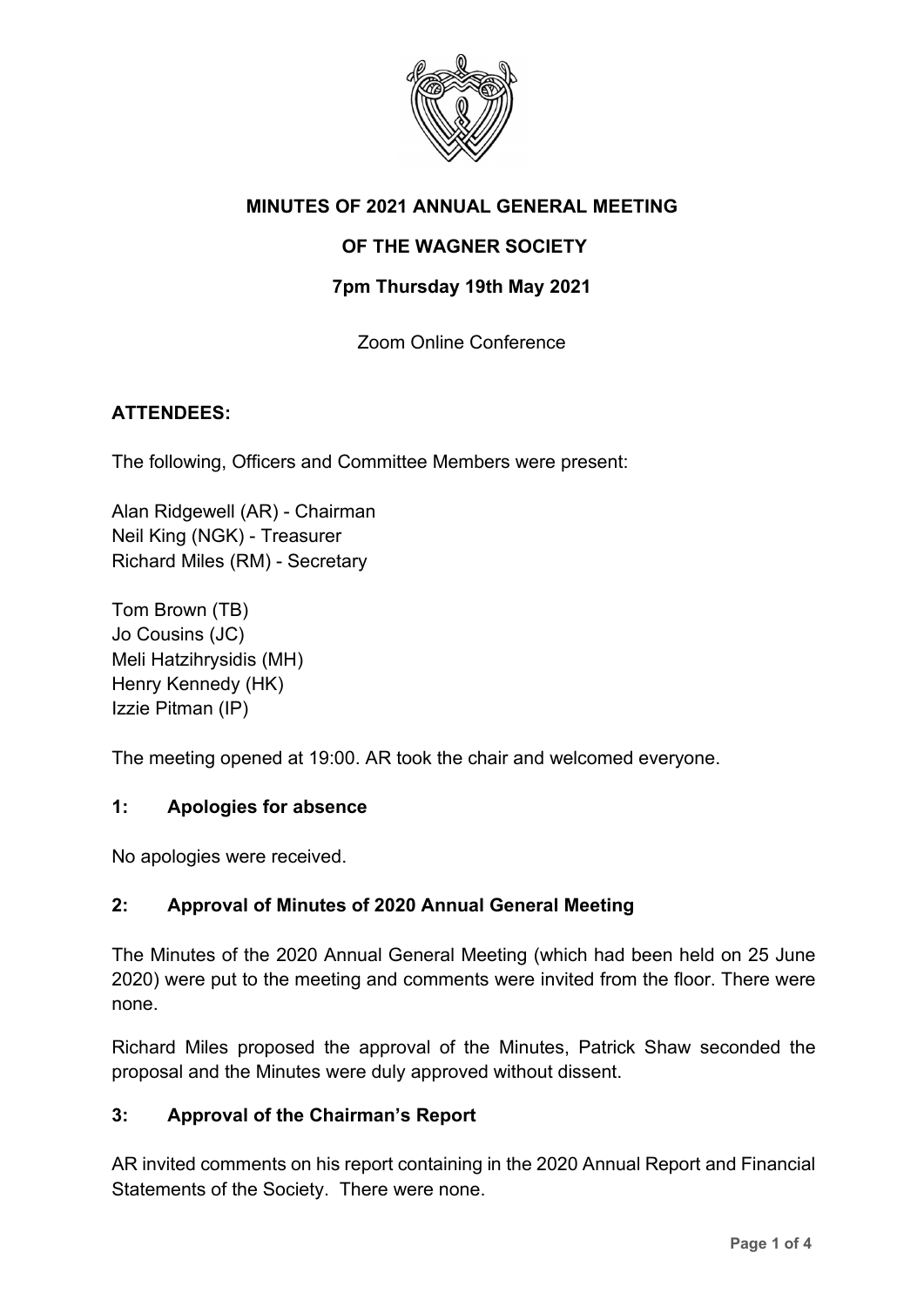Patrick Shaw proposed the approval of the Chairman's Report, Philip Harrison seconded the proposal and the Chairman's Report was duly approved without dissent.

## **4: Treasurers Report & Annual Accounts for 2020**

The Chairman invited comments on the Treasurer's Report and 2020 Annual Report and Financial Statements of the Society.

Jonathan Perrett asked about the Investments shown on the Society's balance sheet. The Treasurer explained that surplus finds are placed in the Charifund Investment Fund, which typically returned 4% (vs virtually 0 for funds deposited with the bank).

Philip Harrison proposed that the Treasurer's Report and 2020 Annual Report and Financial Statements of the Society be adopted, Susan Vincent seconded the proposal and the Accounts were duly approved without dissent.

# **5: Election of the Officers of the Society to serve until the 2022 AGM**

Christopher Cook had proposed AR as Chairman and Richard France had seconded the proposal. Being the only nominee for the office of Chairman, Alan Ridgewell was elected as Chairman unopposed.

Dame Anne Evans had proposed NGK as Treasurer and Dr Helen Watson had seconded the proposal. Being the only nominee for the office of Treasurer, Neil King was elected unopposed.

Christopher Jack had proposed RM as Secretary and Mrs Stephanie Sfakianos had seconded the proposal. Being the only nominee for the office of Secretary, Richard Miles was elected unopposed.

### **6: Election of Committee Members to serve for a three-year term**

The meeting then dealt with the election of the following members of the Committee whose nominations had been proposed and seconded as follows: -

Tom Brown, proposed by Alan Ridgewell and seconded by Joseph Bedford

Jo Cousins, proposed by Marcus Fender and seconded by Sarah Cousins

Izzie Pitman, proposed by Gordon Strang and seconded by Jonathan Pitman

Being the only nominees for less than the available vacancies on the Committee these members were elected as members of the Society's Committee unopposed.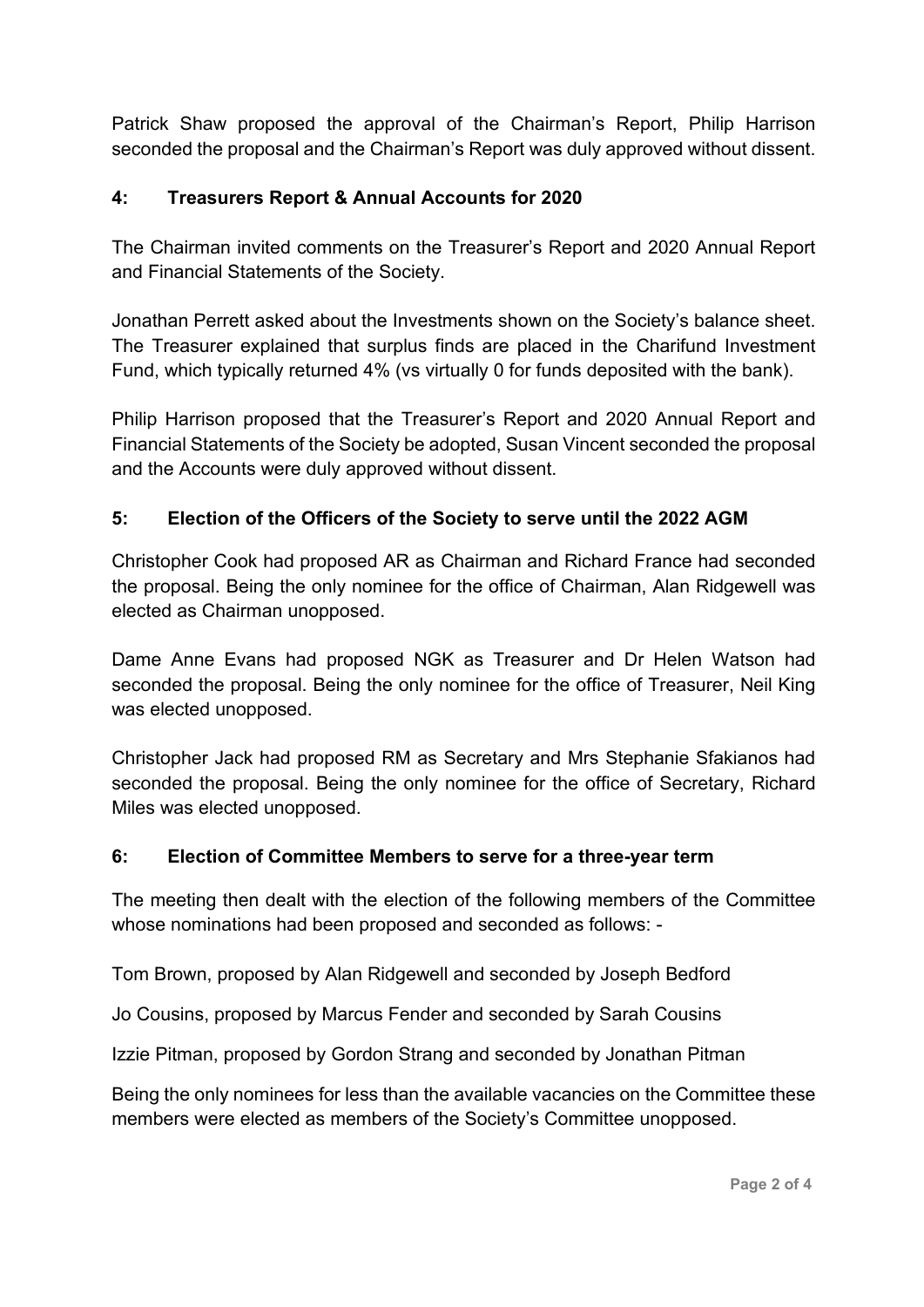# **7: Election of Cannon Moorcroft as the Society's Independent Examiner until the 2022 AGM**

NGK proposed that Canon Moorcroft be appointed Examiners for the Society and the proposal was seconded by Richard Miles. Cannon Moorcroft were duly appointed as the Society's Examiners.

## **8: Any Other Business**

No submissions had been received in advance.

- i. Kirk Davis commented that he was pleased that the Society's events were being recorded and asked how & when these would be made available to members. AR referred to the new website, which would include an Events section as a first priority, followed by a section for Wagner News & recordings of events – however, this would take some time.
- ii. Catherine Dobson commented that the Society's programme of events had 'kept members going' during a difficult time, and expressed her appreciation for this.
- iii. Kirk Davis asked what a typical number of attendees for Zoom events would be. AR quoted a number of 60-70 as an average, with a low of around 30. The most popular events (Grace Bumbry, Lise Davidsen..) had reached c. 120.
- iv. Patrick Shaw expressed his thanks the 'magnificent' programme of events the Society had put on during lockdown and asked about plans for live events at the Royal Over-Seas League. AR said that plans for future Awards events, and other live events, were still under consideration pending clarification about the ending of lockdown.
- v. Ray Godson commented that the Grace Bumbry interview had been the best event he had attended since joining the Society. He also asked about plans for a Singing Competition in 2021. AR confirmed that there would be no Singing Competition in 2021, but we hoped to stage one in 2022.
- vi. Susan Vincent also expressed her thanks for the events programme and requested that we maintain Zoom events in future for the benefit of those living outside London. AR confirmed that the Society intended to maintain a programme of Zoom events alongside live events, when these could be resumed.
- vii. Kirk Davis asked about the Society's policy regarding young members. AR replied that the Society offers free membership to students / under-30s and